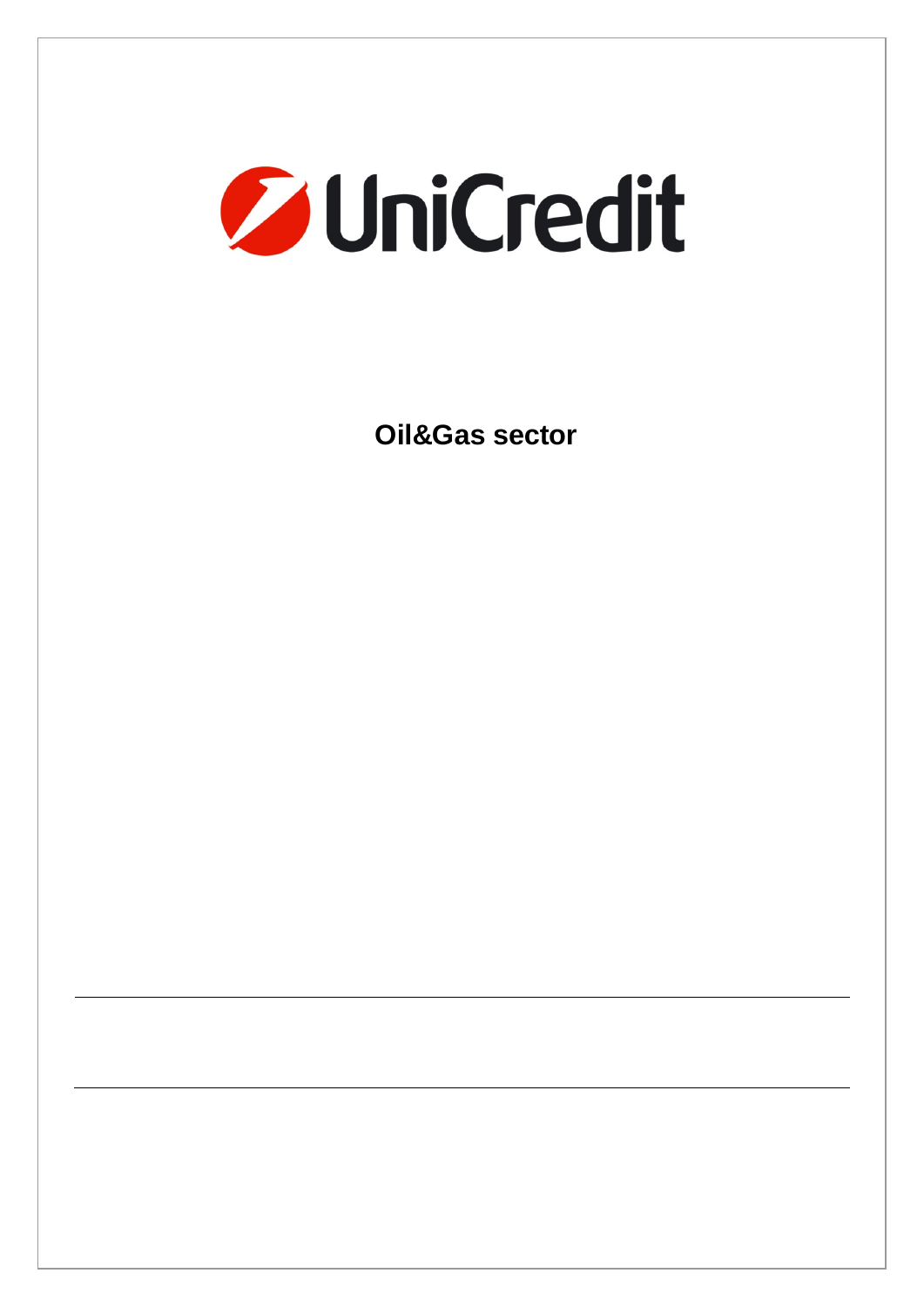# Table of contents

| 1 <sup>1</sup> |                                                                                            |
|----------------|--------------------------------------------------------------------------------------------|
| $1.1$          |                                                                                            |
| 1.2            |                                                                                            |
| $1.3$          |                                                                                            |
| $2^{\circ}$    |                                                                                            |
| 2.1            | 2.1.1<br>2.1.3                                                                             |
| 2.2            |                                                                                            |
| 2.3            | Forbidden project financial support (dedicated purpose finance or transactions financing)6 |
| 2.4            | Customer classification, related allowed supports, conditions, restrictions and exclusions |
| 2.5            |                                                                                            |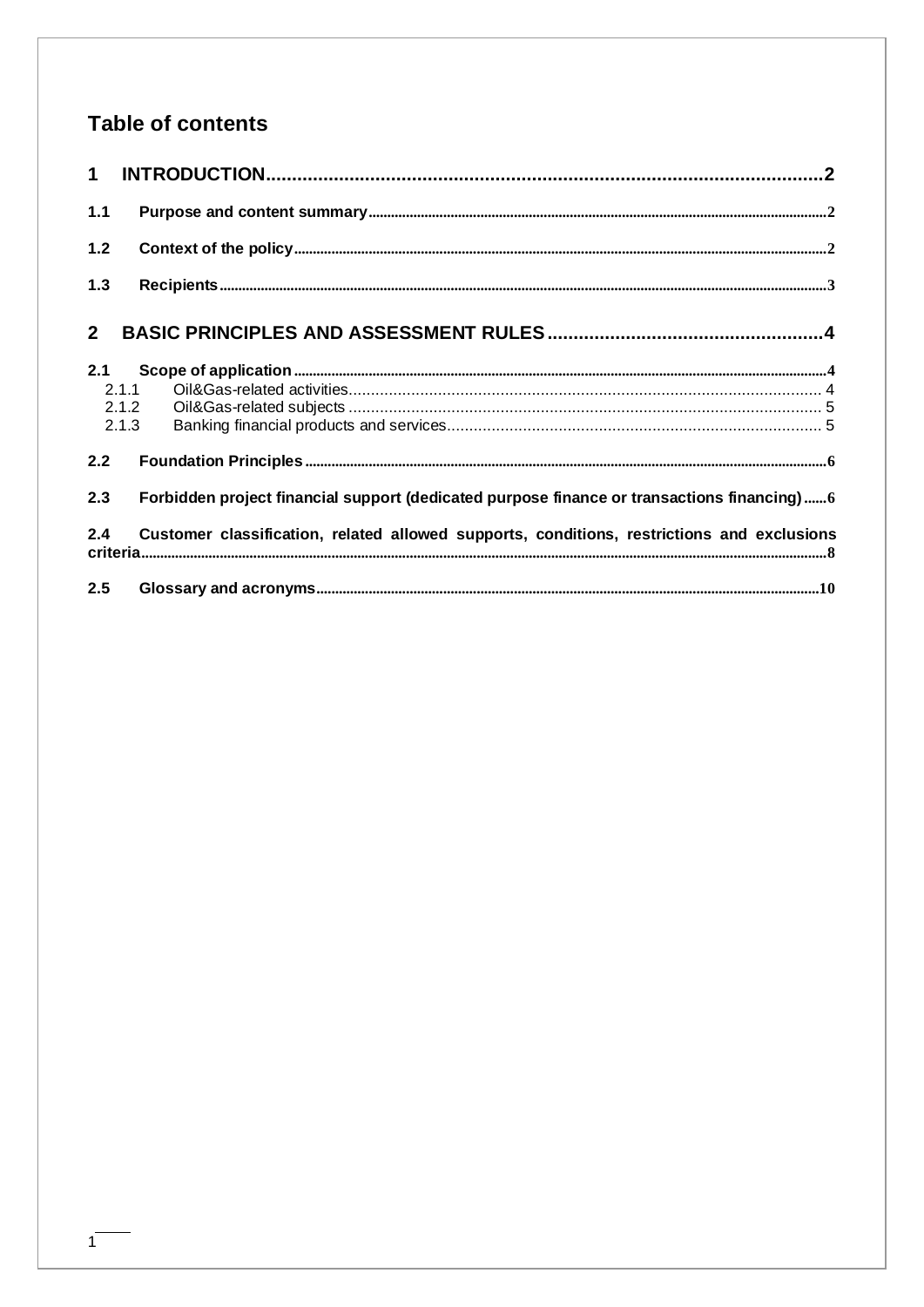# **1 INTRODUCTION**

### **Purpose and content summary**

This document aims at defining and implementing a responsible policy with the objectives to support the clients towards an energy transition model.

This Global Policy integrates the Group regulation for UniCredit S.p.A and for the Group Legal Entities, in compliance with current laws and regulations<sup>1</sup> by defining what is allowed, what is forbidden and what needs a specific authorization whenever the support to customers involved in the Oil&Gas sector is under discussion.

## **Context of the policy**

This Global Policy is issued in the broader context of reputational risk management, being an element of UniCredit Group's reputational risk management framework. Reputational risk is defined as the current or prospective risk brought to earnings and capital from an adverse perception of the image of the financial institution by clients, counterparties, shareholders, investors or regulators.

UniCredit Group is strongly committed to promote sustainable solutions in all its financing and investment decisions, with particular attention given to potential reputational implications. Any transaction/project supported by the Group must be conducted with an overall objective of preventing or minimizing environmental, social, and associated reputational risks.

In the aftermath of the Paris Agreement of 2015, the attention of policy makers, regulators, investors and civil society on climate change increased dramatically. In its latest 6th Assessment Report IPCC<sup>2</sup> made clear that "Human influence on the climate system is clear, and recent anthropogenic emissions of greenhouse gases are the highest in history.". Paris Agreement puts a strong emphasis on the role of the financial system and the Financial Stability Board issued Recommendations on Climate Related Financial Disclosure; in this context, the EU's Action Plan on Sustainable Finance is paving the way for increased mandatory disclosure on climate related risks. In line with its commitment to a climate-positive future, in October 2021, UniCredit joined the Net-Zero Banking Alliance (NZBA), an industry-led, UN-convened alliance of banks worldwide, committed to aligning their lending and investment portfolios with net-zero emissions by 2050 or sooner, in line with the most ambitious targets set by the Paris Climate Agreement. The NZBA is convened by the United Nations Environment Programme Finance Initiative and is the banking element of the Glasgow Financial Alliance for Net Zero.

According to the Earth System Science Data Global Carbon Budget 2020, oil is the second largest contributor to the world's carbon emissions (34% in 2019) and followed by natural gas (21%). According to Carbon Tracker, the world's listed oil and gas majors need to cut combined production by 35% on average by 2040 in order to meet Paris CO2 emission reduction targets. In the scenario depicted by the International Energy Agency (IEA) in their report "Net Zero by 2050 - A Roadmap for the Global Energy Sector", there are no new oil and gas fields approved for development.

UniCredit Group understands the increasing adverse impacts that Oil&Gas-related activities, in particular Unconventional and Arctic ones have on the climate system and is aware of its responsibility towards society and future generations in terms of environmental preservation (resources/ecosystem quality), as well as human health and pollution.

This Global Policy aims therefore at assessing the potential environmental, social and reputational impacts of the Group involvement in Oil&Gas sector projects/transactions and - through the implementation of appropriate management and mitigation measures on Group clients or counterparts' side - to limit associated risks for UniCredit Group. In fact, through this Global Policy, the Group wants to support and accelerate the Oil&Gas sector energy transition and the related improvement of its environmental/social footprint.

In addition, this Oil&Gas sector policy invokes several guidelines, standards, international conventions, initiatives, recommendations and other practices widely accepted by the international community and affected

2

<sup>&</sup>lt;sup>1</sup> In particular, the Article 61 of the Legislative Decree n. 385 of 1° September 1993 ("Italian Banking Act") and the "Supervisory Instructions" issued by the Bank of Italy.

<sup>&</sup>lt;sup>2</sup> The IPCC (Intergovernmental Panel on Climate Change) is the United Nations body for assessing the science related to climate change.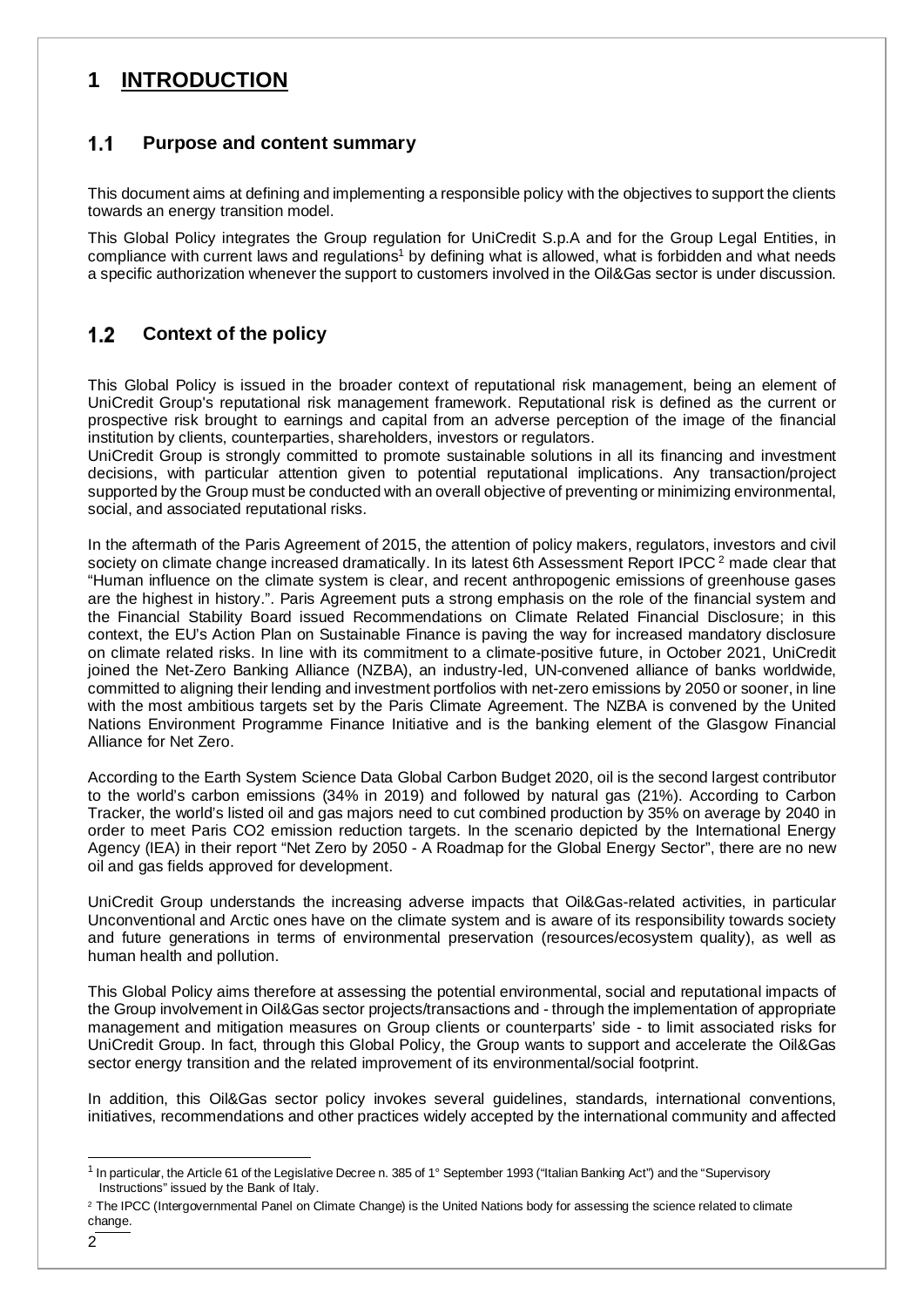stakeholders (see Annex B). Collectively, these are considered by the Group to represent the best practices with respect to avoidance of adverse environmental and social impacts.

# **Recipients**

The present regulation **applies to UniCredit S.p.A. and to the Group Legal Entities** that might carry out activities related to Oil&Gas sector and/or to **customers** involved into the Oil&Gas sector.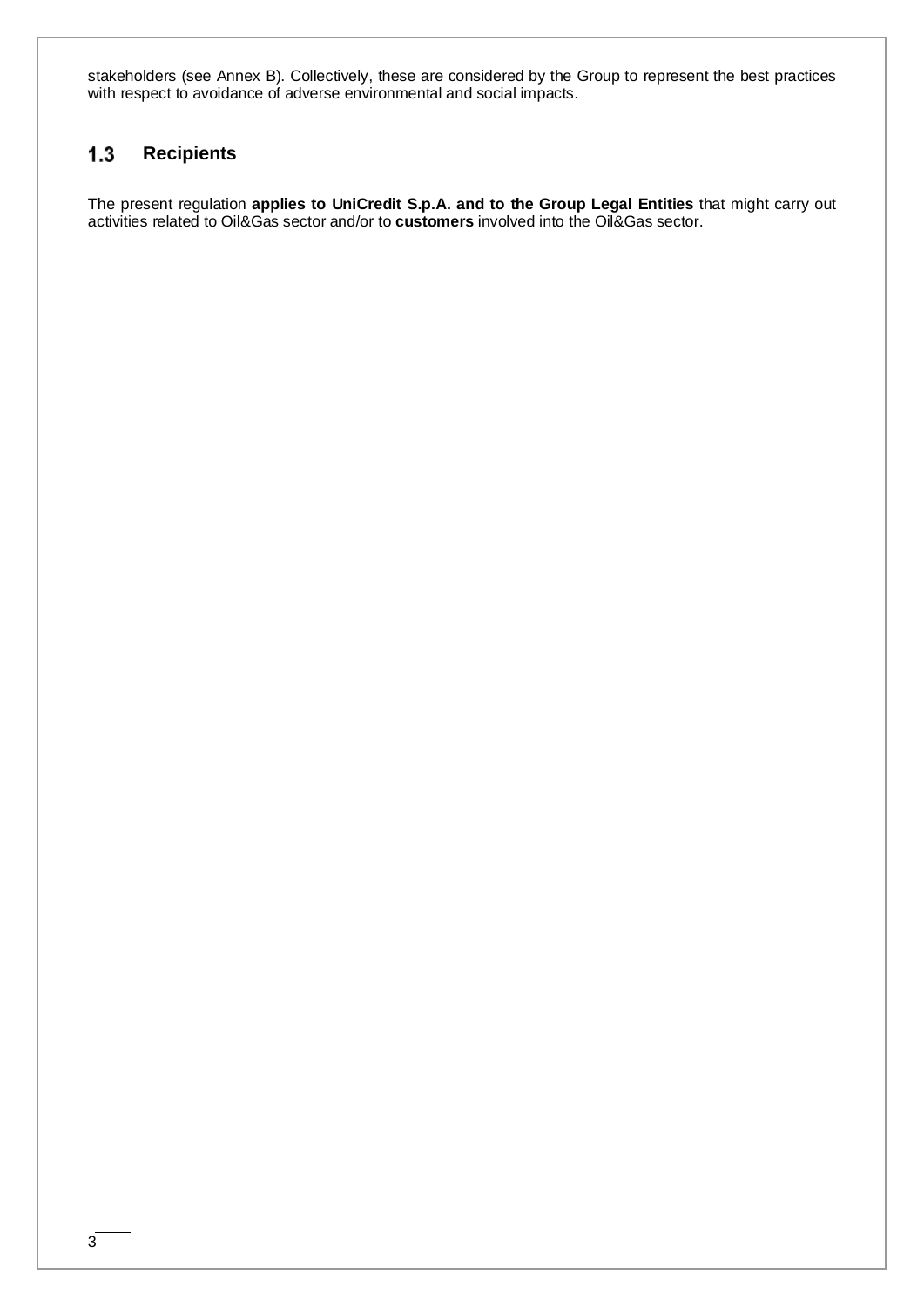# **2 BASIC PRINCIPLES AND ASSESSMENT RULES**

# **Scope of application**

The present regulation refers to the Oil&Gas Industry, usually divided in three major sectors: Upstream (or exploration and production), Midstream and Downstream; in particular:

- **applies to the Upstream and Midstream sectors**
- **does not apply to Downstream sector** (e.g., final refineries or distributors of refined products).

This Global Policy defines:

- **Criteria** for identifying:
	- o The activities that are ruled by the present policy ("Oil&Gas-related activities" in § 2.1.1).
	- o The subjects that are ruled by the present policy ("Oil&Gas-related subjects" in § 2.1.2).
	- o The banking financial products and services and all the other types of support offered by the bank that are ruled by the present policy ("Banking financial products and services" in § 2.1.3).

### **2.1.1 Oil&Gas-related activities**

For the present regulation, **Oil&Gas-related activities are**:

• all the activities (design, building, as well as expansion and/or upgrading, maintenance and ordinary operations) related to Upstream and Midstream sectors, involving Oil and/or Gas, regardless the techniques adopted for extraction and the site location.

Among these Oil&Gas activities, for the purpose of the present regulation, the following activities are considered as **Controversial Oil&Gas-related activities** because potentially envisaging Reputational Risks:

- **Unconventional Oil&Gas activities,** defined as all the activities (design, building, as well as expansion and/or upgrading, maintenance and ordinary operations) related to Upstream and Midstream sectors, involving:
	- o Tar sands,
	- o Ultra-Deep Water (more than 1500 meters / 5000 feet),
	- o Shale (and fracking, only when in combination with shale Oil&Gas).
- **Arctic Oil&Gas activities,** defined as all the activities (design, building, as well as expansion and/or upgrading, maintenance and related operations) related to Upstream and Midstream sectors for:
	- o Oil on-shore,
	- o Oil off-shore,
	- o Gas on-shore,
	- o Gas off -shore,

conducted in Arctic Region (i.e., the region inside the Arctic Polar Circle located at 66°33' North).

- **New exploration of Oil activities**, defined as all the activities (design, building, maintenance and ordinary operations) aimed at the search for deposits of oil and at the determination of the extent of these deposits.
- **Expansion of reserves of Oil activities,** defined as all the activities (design, building, maintenance and ordinary operations) aimed at the setting up of a new oil field and related infrastructures.

For these controversial activities restrictions for financial support apply as specified in § 2.3.

#### Additional key definitions and specifications:

 Controversial Oil&Gas-related activities refer both to facilities (e.g., fields) and related infrastructures (e.g., LNG plants, pipelines, harbors) that manages (solely or in prevalent way) the controversial Oil&Gas-related activities themselves.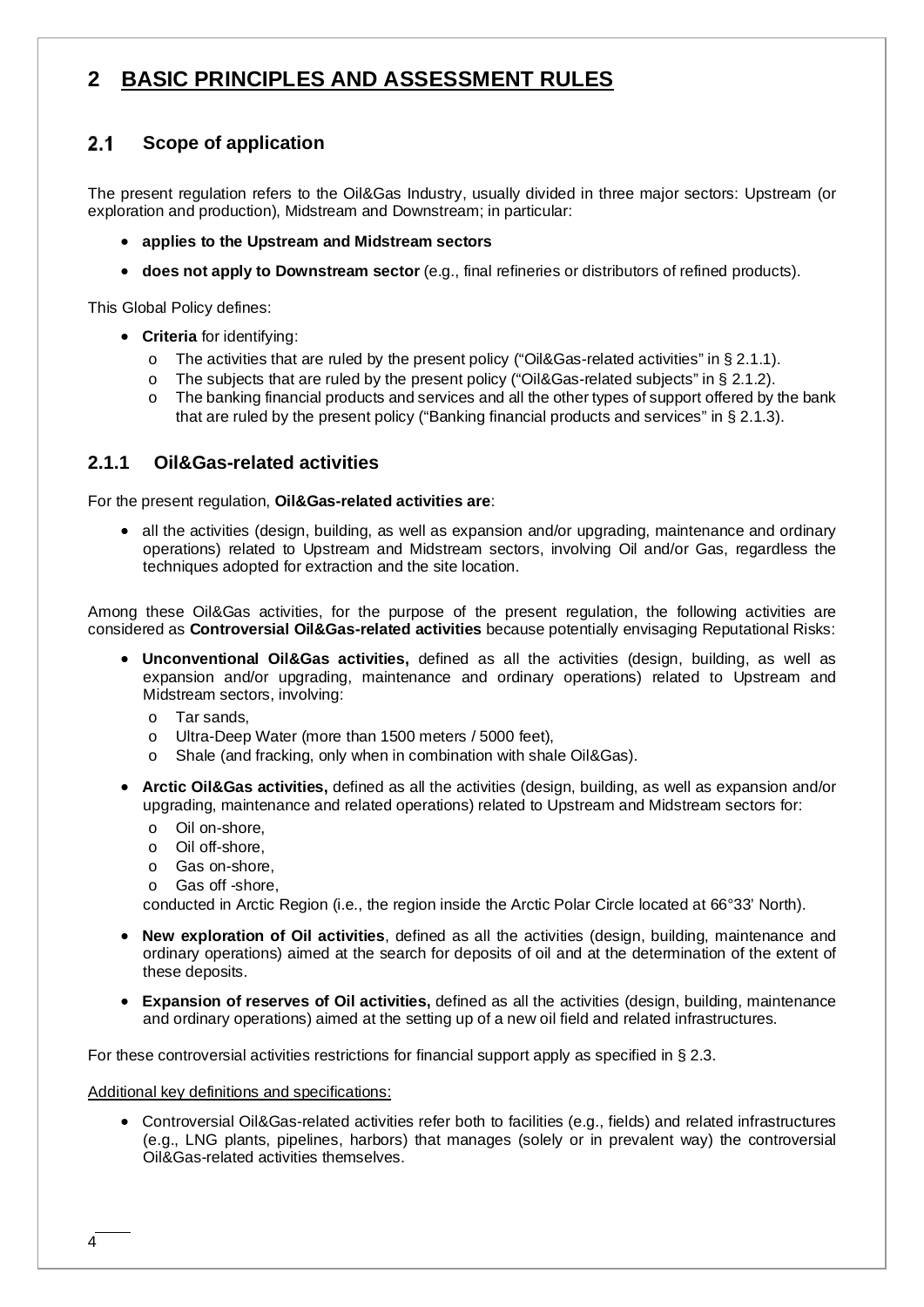## **2.1.2 Oil&Gas-related subjects**

Oil&Gas-related subjects are those subjects that, for the purposes of the present policy, are considered involved in the Oil&Gas activities and for which a RepRisk Annual Clearance is requested.

Note: Being an Oil&Gas-Related subject does not mean that financial support is not allowed. What is allowed or not allowed is ruled by the class, defined in § 2.4, to which the customer is assigned during the Annual RepRisk Clearance process.

The present regulation applies, for the Annual RepRisk Clearance, to **Oil&Gas-related subjects**, defined as potential or active customers:

- belonging to Medium and Large Corporate Customers Segment or to the CIB Division AND
- belonging to the following categories:
	- o All the companies/subjects who are active in the Oil&Gas Upstream and Midstream sectors, as owners, operators, subcontractors or suppliers of "Key Components/Infrastructures/Services"
	- o All the companies/subjects that belong to a juridical group that operates in the Oil&Gas sector, as specified above.

### Additional key definitions and specifications

- Key Components/Infrastructures/Services means "components/infrastructures/services specifically designed and essential for Oil&Gas activities or for the related infrastructure, and not otherwise suitable" (e.g., Oil&Gas field or part of them).
- As specified in § 2.5, all companies belonging to an Oil&Gas-related subject are considered Oil&Gasrelated subject as well.

### **2.1.3 Banking financial products and services**

The present regulation applies to the following categories of products and services:

- **General financing** all type of financing support non dedicated to specific purposes.
- **Sustainability-linked financing** general financing and related services (including guarantees, letters of credit, advisory and M&A and capital market products, hedging/derivatives and other associated facilities) linked to the company's ESG score, specific sector indicators or KPIs, with prevailing market standards at the relevant point in time included in the contract (authorized by the Local ESG function or, when not available, by Global ESG Function) to demonstrate and bind the customer commitment.
- **Green activities financing** financing and related services (including guarantees, letters of credit, working capital solutions, advisory and M&A and capital market products, hedging/derivatives and other associated facilities) dedicated to specific purposes clearly earmarked to **green activities and projects** (i.e., in line with the provisions of the UniCredit internal Green Taxonomy or, in case this is not available, in line with the most updated draft of the EU Taxonomy).
- **Oil related activities financing** financing and related services (including guarantees, letters of credit, working capital solutions, advisory and M&A and capital market products, hedging/derivatives and other associated facilities) dedicated to specific purposes clearly earmarked to **Oil-related activities and projects** as described above in section § 2.1.1.
- **Gas related activities financing** financing and related services (including guarantees, letters of credit, working capital solutions, advisory and M&A and capital market products, hedging/derivatives and other associated facilities) dedicated to specific purposes clearly earmarked to **Gas-related activities and projects** as described above in section § 2.1.1.
- **Other activities financing** financing and related services (including guarantees, letters of credit, working capital solutions, advisory and M&A and capital market products, hedging/derivatives and other associated facilities) dedicated to specific purposes other than green or Oil&Gas-related activities and projects.
- **Basic banking services –** current account/cash account, cash receipt, payments, credit card, cashpooling and direct debit internal limits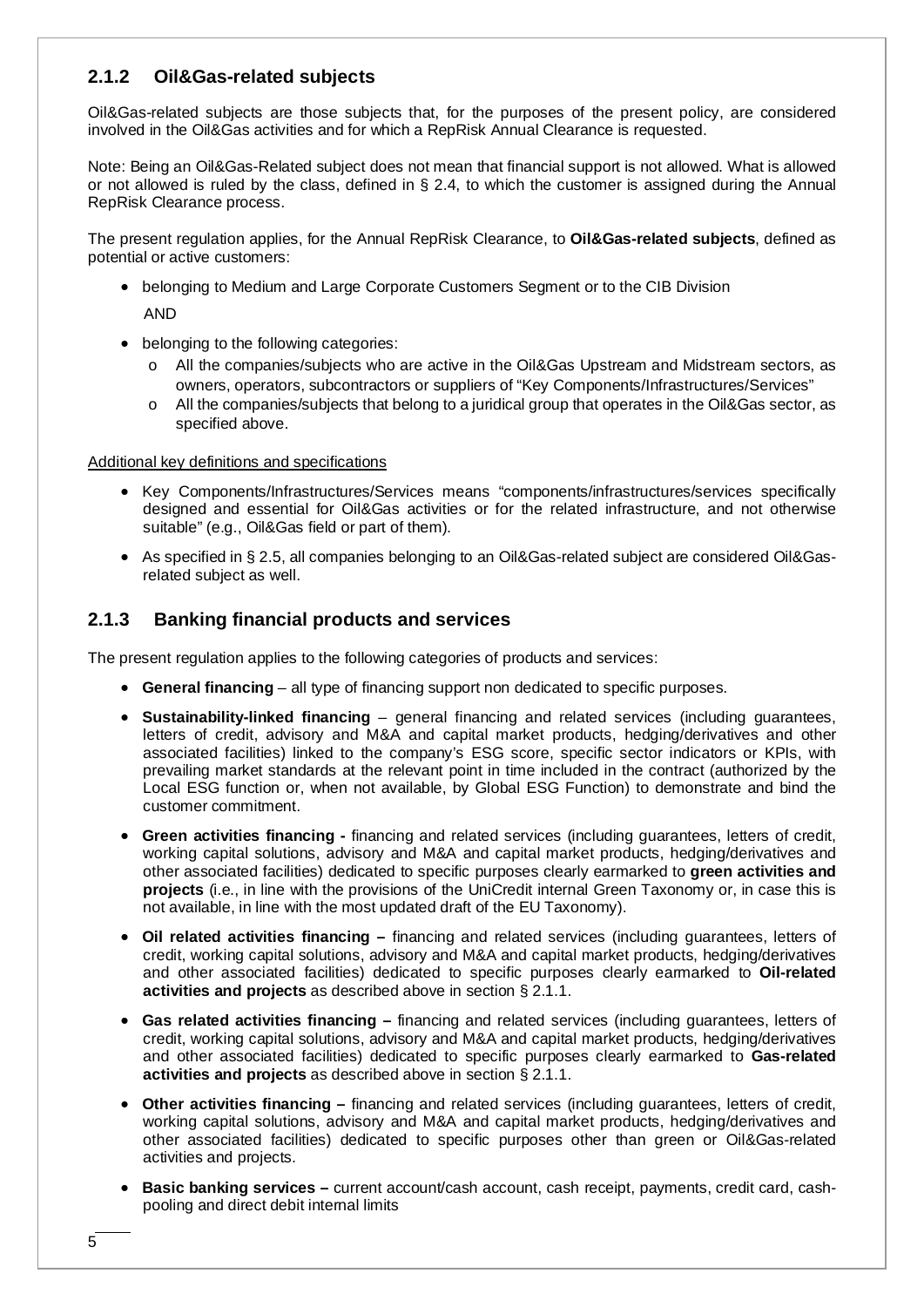**Advanced banking services –** all type of banking products and services not included in the above categories (e.g.: advisory and M&A and capital market products and services, hedging/derivatives for general risk management purposes, Certificates on CO2 emissions).

## **Foundation Principles**

The policy is based on the following five **Foundation Principles**:

- 1. Pre-requisites for an Oil&Gas-related subject for operating with UniCredit Group without restrictions are:
	- a. having a documented capped current involvement in the **Unconventional Oil&Gas activities**  (percentage of current revenues from Unconventional Oil&Gas activities not greater than 25%)
	- b. having a documented capped current involvement in the Arctic Oil&Gas activities (percentage of current revenues from Arctic Oil&Gas activities not greater than 25%)
	- c. not being included in the PACTA/Stress Test "Red List"
- 2. **UniCredit Group does not provide any "banking financial products and services"** aimed at:
	- a. **Unconventional or Arctic Oil&Gas activities**, regardless of the activity is performed by an Oil&Gas-related subject or not and regardless of any other consideration
	- b. **new exploration of oil** and **expansion of reserves of oil** to owners/operators
- 3. **UniCredit Group provides all "banking financial products and services",** with the exclusion of the forbidden ones as stated in § 2.3, **provided that no other impediment is present** (e.g., evidence of RepRisk issue, AML alerts), to all the Oil&Gas-related subjects which are fully in line with the prerequisites stated under point 1) above.
- 4. Oil&Gas-related subjects which are not in line with the pre-requisites stated under point 1) above, but anyway with percentage of current revenues from Unconventional and Arctic Oil&Gas activities not greater than 50% are supported by UniCredit Group in their transition and are subject to conditions, restrictions or exclusions as stated in § 2.4.
- 5. Oil&Gas-related subjects which are not in line with the pre-requisite stated under point 1) above and with percentage of current revenues from Unconventional or Arctic Oil&Gas activities greater than 50% are not supported by UniCredit Group and are subject to conditions, restrictions or exclusions as stated in § 2.4.

### **Forbidden project financial support (dedicated purpose finance or transactions financing)**

UniCredit Group does not provide any project financial support to:

- Any customers, regardless of the fact they are Oil&Gas-related subjects or not, for Unconventional and for Arctic Oil&Gas activities (design, building, as well as expansion and/or upgrading, maintenance and ordinary operations, with the exclusion of the trading activities), as defined in § 2.1.1
- Owners/Operators, for New Exploration of Oil and for Expansion of reserves of Oil, as defined in §2.1.1

### Additional key definitions and specifications

Projects involving mixed Midstream activities (e.g., Conventional and Unconventional or Arctic and not Arctic) must be evaluated case-by-case.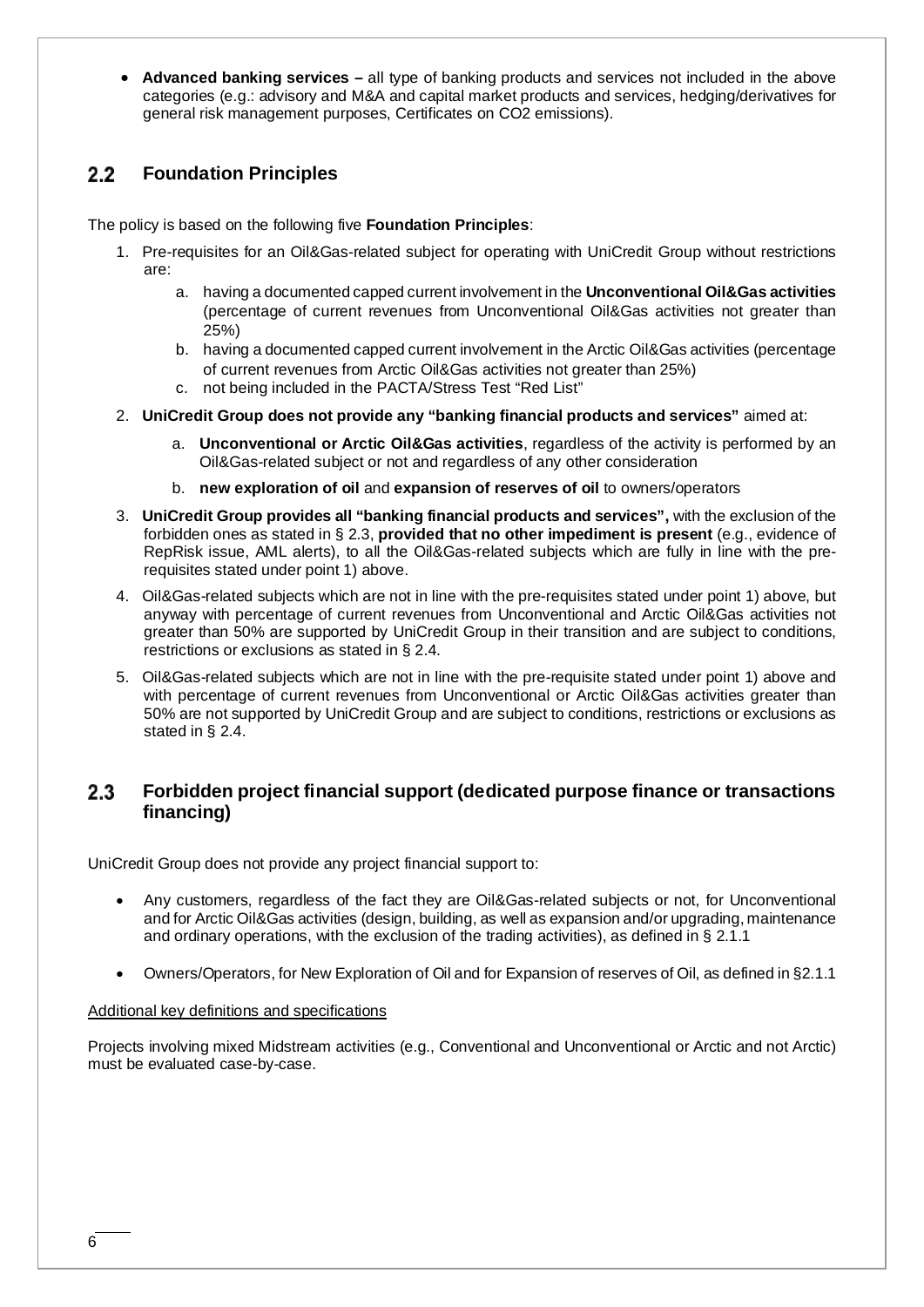| <b>OIL&amp;GAS technique and</b><br><b>location</b>                                                                                                                                         | <b>Upstream activities</b><br>(e.g., licenses of<br>extractions and related<br>services) | <b>Dedicated Midstream</b><br>transportation (by<br>pipeline, rail, barge, oil<br>tanker, truck or other<br>means), storage and<br>trade (buying and selling)<br>of natural gas and crude<br>oil (including LNG) | <b>Downstream activities</b><br>refining of petroleum<br>crude oil and the<br>processing and purifying<br>of raw natural gas, as well<br>as the trade (marketing<br>and distribution) of natural<br>gas and crude oil derived<br>products |  |  |
|---------------------------------------------------------------------------------------------------------------------------------------------------------------------------------------------|------------------------------------------------------------------------------------------|------------------------------------------------------------------------------------------------------------------------------------------------------------------------------------------------------------------|-------------------------------------------------------------------------------------------------------------------------------------------------------------------------------------------------------------------------------------------|--|--|
| <b>Conventional Oil&amp;Gas</b><br>not in Arctic Region                                                                                                                                     | <b>Allowed</b>                                                                           | <b>Allowed</b>                                                                                                                                                                                                   | Not in scope of Oil &<br><b>Gas policy</b><br>(but always subject to<br>usual and general<br>RepRisk analysis)                                                                                                                            |  |  |
| <b>Unconventional</b><br><b>Oil&amp;Gas in all locations</b><br>- Tar sands Oil&Gas<br>- Ultra-deep water<br>- Shale Oil&Gas (and<br>fracking when in<br>combination with Shale<br>Oil&Gas) | <b>Forbidden</b>                                                                         | <b>Forbidden</b>                                                                                                                                                                                                 | Not in scope of Oil &<br><b>Gas policy</b><br>(but always subject to<br>usual and general<br>RepRisk analysis)                                                                                                                            |  |  |
| <b>All Oil&amp;Gas in Arctic</b><br><b>Region</b>                                                                                                                                           | <b>Forbidden</b>                                                                         |                                                                                                                                                                                                                  | Not in scope of Oil &<br><b>Gas policy</b><br>(but always subject to<br>usual and general<br>RepRisk analysis)                                                                                                                            |  |  |
| All new explorations of<br>oil<br>(i.e. search for deposits of<br>oil and at the<br>determination of the<br>extent of these deposits)                                                       | <b>Forbidden</b>                                                                         | Not applicable                                                                                                                                                                                                   | Not applicable                                                                                                                                                                                                                            |  |  |
| All expansions of oil<br><b>reserves</b><br>(i.e. setting up of a new oil<br>field and related<br>infrastructures)                                                                          | <b>Forbidden</b>                                                                         | Not applicable                                                                                                                                                                                                   | Not applicable                                                                                                                                                                                                                            |  |  |

 $7$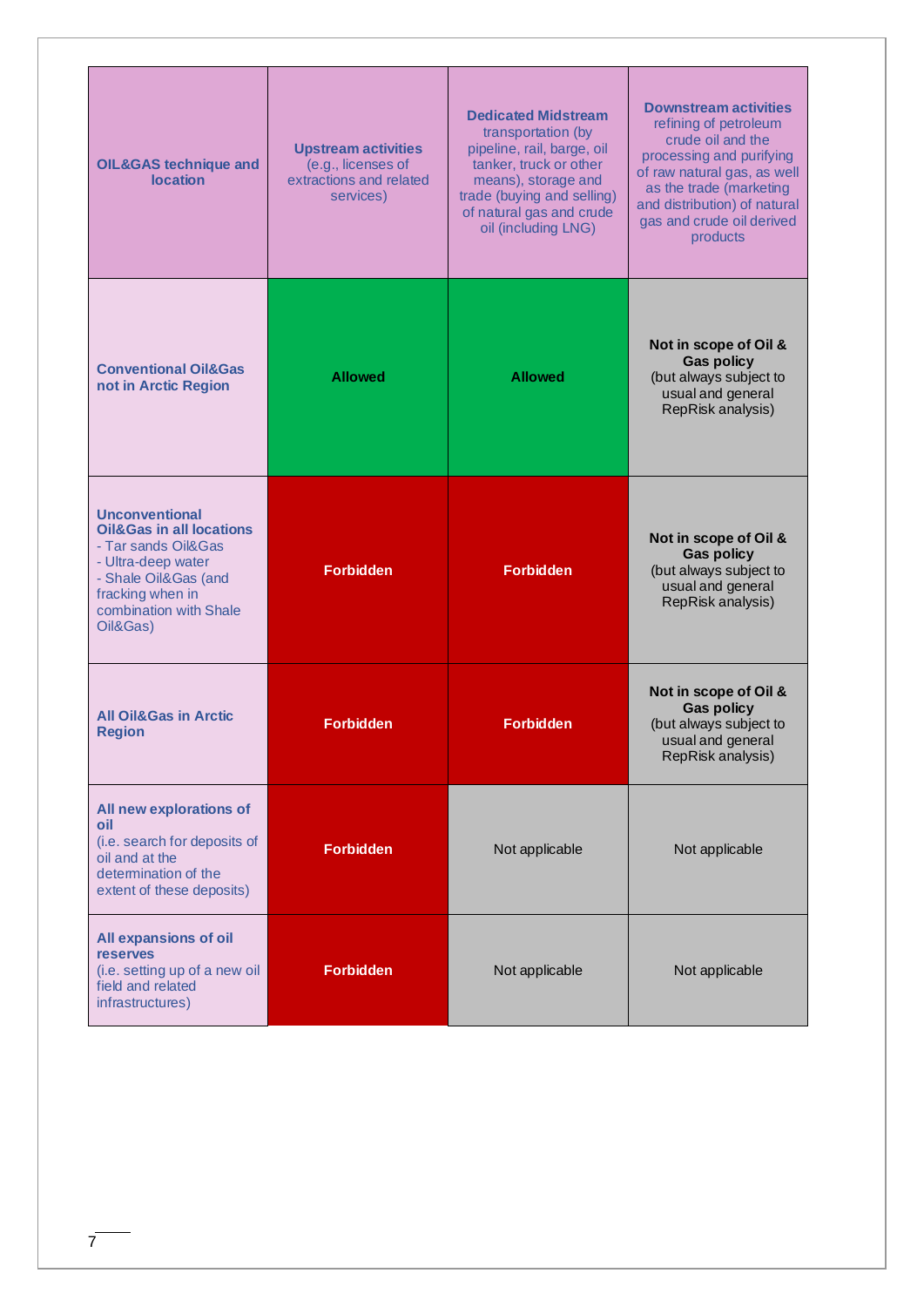### **Customer classification, related allowed supports, conditions, restrictions and exclusions criteria**

Customers are classified based on their alignment with the pre-requisites stated under point 1) in § 2.2 in **three classes**. Each class defines the banking financial products and services that can be granted and the related conditions, restrictions and exclusions that must be applied to each subject.

The classification of each Oil&Gas-related subject is to be done within the Annual RepRisk Clearance process, to be conducted at least once a year or whenever at least a parameter concurring to define the classification shows a change.

The following table provides a synthetic view of the definitions and conditions expressed hereafter.

|          | <b>Annual clearance</b><br><b>Applicability</b>                                                                                                                                                                                                                                                       |                                                                                                                                                                                                                                |                   |                           |                            | General<br><b>Financing</b>                            | <b>Dedicated Purpose Financing /</b><br><b>Transactions Financing</b> |                                     |                                         |                                            |                                 | <b>Other</b> |  |  |
|----------|-------------------------------------------------------------------------------------------------------------------------------------------------------------------------------------------------------------------------------------------------------------------------------------------------------|--------------------------------------------------------------------------------------------------------------------------------------------------------------------------------------------------------------------------------|-------------------|---------------------------|----------------------------|--------------------------------------------------------|-----------------------------------------------------------------------|-------------------------------------|-----------------------------------------|--------------------------------------------|---------------------------------|--------------|--|--|
|          | Medium and Large<br>Corporate Segment (turnover ><br>EUR 50mn) or CIB Division<br><b>AND</b><br>- Upstream and Midstream as<br>owners, operators,<br>subcontractors or suppliers of<br>"Key Components /<br>Infrastructures / Services"<br>(including companies in the<br>juridical group, i.e. >25%) | <b>Provisions</b>                                                                                                                                                                                                              | General Financing | Sustainability Linked RCF | Green Activities Financing | Related Activities Financing<br>Controversial Oil&Gas- | <b>Dil-Related Activities</b><br>Financing                            | Gas-Related Activities<br>Financing | Financing<br><b>Activities</b><br>Other | <b>Services</b><br>Banking<br><b>Basic</b> | Advanced<br>Banking<br>Services |              |  |  |
| A        | <b>Full</b><br><b>Support</b>                                                                                                                                                                                                                                                                         | Current revenues from Unconventional Oil&Gas activities <= 25%<br><b>AND</b><br>Current revenues from Arctic Oil&Gas activities <= 25%<br><b>AND</b><br>- Not be included in the PACTA/Stress Test "Red List"                  |                   | v                         | ✓                          | $\pmb{\times}$                                         | ✓                                                                     | v                                   | √                                       |                                            |                                 |              |  |  |
| B        | <b>Transition</b><br><b>Support</b>                                                                                                                                                                                                                                                                   | Current revenues from Unconventional Oil&Gas activities > 25% AND <=<br>50%<br>0 <sub>R</sub><br>Current revenues from Arctic Oil&Gas activities > 25% AND <= 50%<br><b>OR</b><br>Included in the PACTA/Stress Test "Red List" | $\mathbf x$       | ✓                         | √                          | $\pmb{\times}$                                         | $\pmb{\times}$                                                        | √                                   | √                                       |                                            |                                 |              |  |  |
| <b>C</b> | <b>Phase</b><br>Out                                                                                                                                                                                                                                                                                   | - Current revenues from Unconventional Oil&Gas activities > 50%<br>OR<br>- Current revenues from Arctic Oil&Gas activities > 50%                                                                                               | $\mathbf x$       | ×                         | $\mathbf x$                | $\mathbf x$                                            | ×                                                                     | $\mathbf x$                         | $\mathbf x$                             | $\star$<br>x                               | x                               |              |  |  |

 $\checkmark$  Allowed  $\checkmark$  Allowed, to be evaluated and approved **X Not allowed** \* with the exception of Current / Cash accounts

### **A Class "Full Support" - Customers committed and in line with the foundation principle**

### Classification criteria

a. Having a documented capped current involvement in the Unconventional Oil&Gas activities (percentage of current revenues from Unconventional Oil&Gas activities not greater than 25%)

AND

b. Having a documented capped current involvement in the Arctic Oil&Gas activities (percentage of current revenues from Arctic Oil&Gas activities not greater than 25%)

AND

c. Not being included in the PACTA/Stress Test "Red List"

### Allowed Support

 All the products and services offered by the bank, excluding Forbidden Oil&Gas projects related financial support, as specified in § 2.3, provided that no other impediment exists (e.g., bad news on the customers, legal proceedings on going).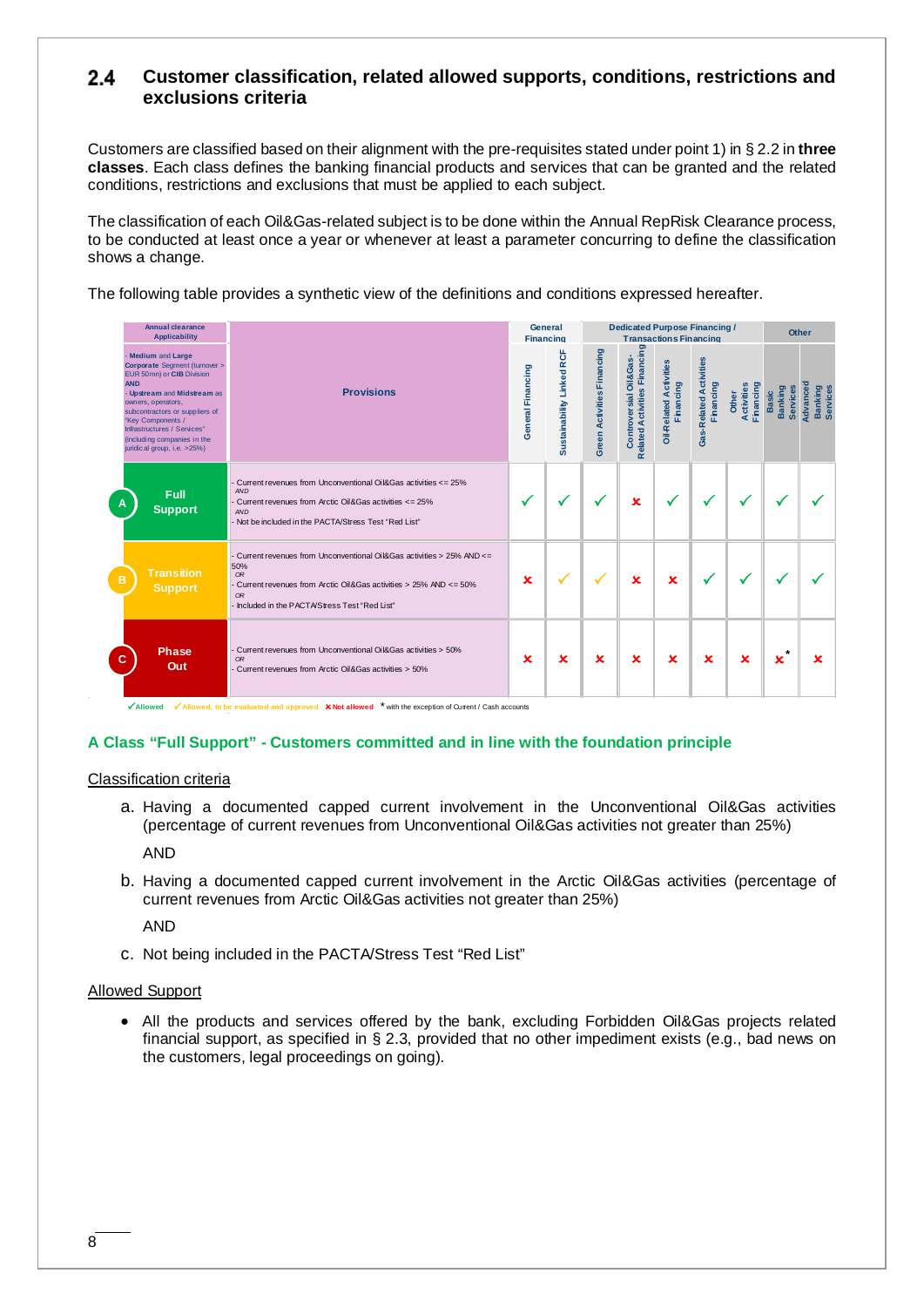### **B Class "Transition Support" - Customers committed but not fully in line with the Foundation Principles**

#### Classification criteria<sup>3</sup>

a. Having a documented capped current involvement in the Unconventional Oil&Gas activities (percentage of current revenues from Unconventional Oil&Gas activities greater than 25% but no more than 50%)

OR

b. Having a documented capped current involvement in the Arctic Oil&Gas activities (percentage of current revenues from Arctic Oil&Gas activities greater than 25% but no more than 50%)

OR

c. Included in the PACTA/Stress Test "Red List"

### Allowed Support

- Basic Banking Services
- Green Activities Financing (conditioned)
- Sustainability-linked Financing (conditioned)
- Gas-related Activities Financing as long as not Unconventional, not Arctic
- Other Activities Financing
- Advanced Banking Services

### Conditions, Restrictions and Exclusion criteria

- Any request for **Green Activities financing** must be evaluated and authorized by Local RepRisk Function, and in case of positive decision, provided that no other impediment exists (e.g., public bad news involving the customer), **Green Activities financing** can be granted under the following condition:
	- o The activities must be strictly in line with the provisions of UniCredit internal Green Taxonomy or, in case this is not available, with the most updated draft of the EU Taxonomy. Eligibility is to be confirmed by the Local ESG function or, when not available, by the Global ESG Function.

At the end of the local assessment process, a NBO by Group RepRisk Function must be obtained before proceeding.

- Any request for **Sustainability-linked financing** must be evaluated and authorized by Local RepRisk Function, and in case of positive decision, provided that no other impediment exists (e.g., public bad news involving the customer, …), **Sustainability-linked financing** can be granted under the following conditions:
	- o Sustainability KPIs are sound, challenging and related to the Environmental sector.
	- o Penalties for not matching the targets are adequate to demonstrate a clear and binding commitment and are at least in line with the market practice.
	- $\circ$  The customer did not fail, at least in the previous three years, in matching targets in any other Sustainability-linked financing (done with UniCredit or with other banks).
	- o Positive opinion by Local ESG Functions (or by Group ESG Function, in case the Local Function is not present in the LE), on the above conditions.

At the end of the local assessment process, a NBO by Group RepRisk Function must be obtained before proceeding.

 For existing customers, any Group existing exposure provided through General Financing or linked to Controversial Oil&Gas-related activities, must be phased out as soon as possible

<sup>&</sup>lt;sup>3</sup> Selected exceptions could be considered by GNFRC under very specific conditions, provided they are not aimed at supporting forbidden activities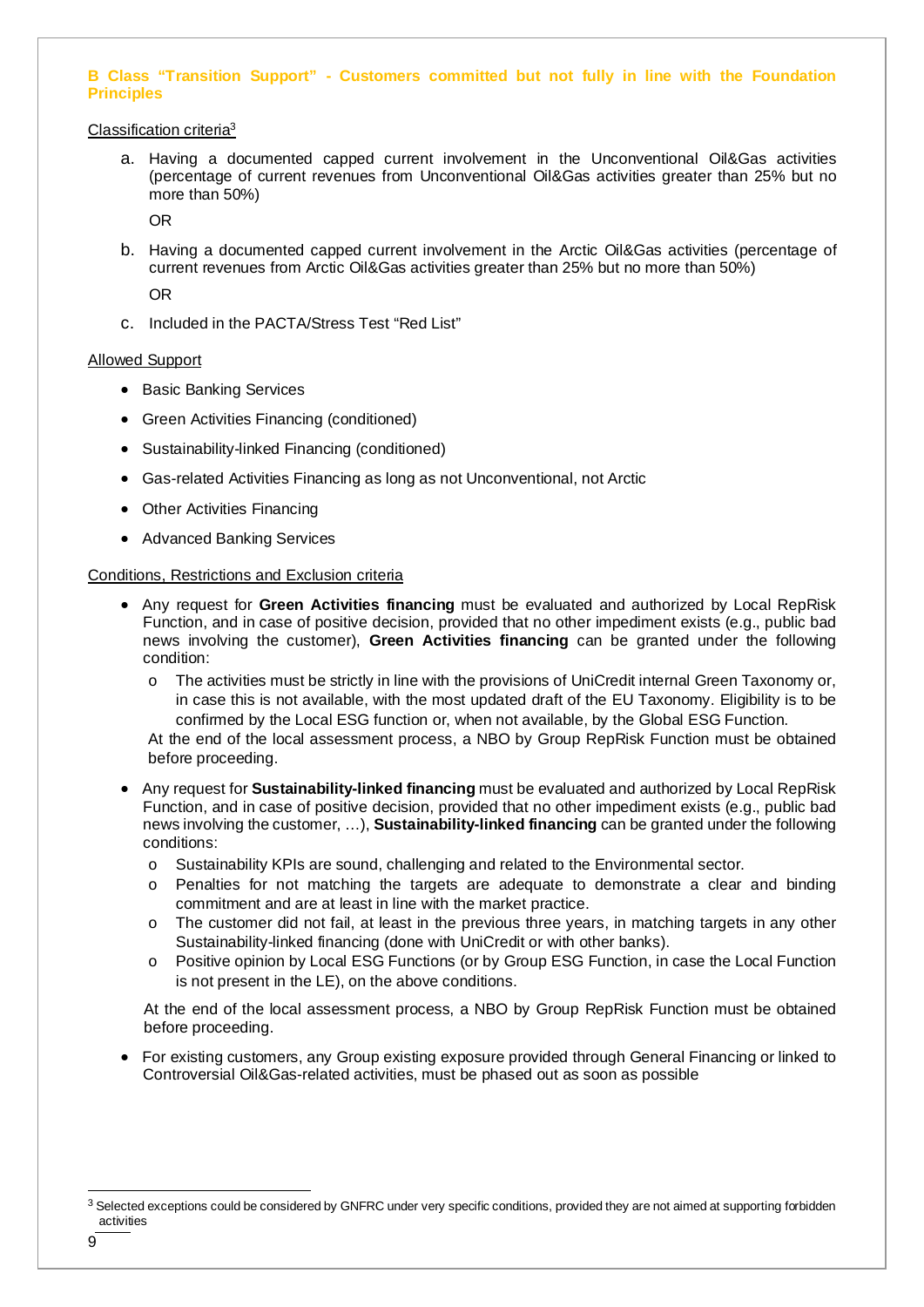#### **C Class "Phase Out" - Customers not committed**

#### Classification criteria<sup>4</sup>:

- a. Having a documented capped current involvement in the Unconventional Oil&Gas activities (percentage of current revenues from Unconventional Oil&Gas activities) greater than 50% OR
- b. Having a documented capped current involvement in the Arctic Oil&Gas activities (percentage of current revenues from Arctic Oil&Gas activities) greater than 50%

#### Allowed Support

Current accounts / Cash accounts.

#### Conditions, Restrictions and Exclusion criteria

- For existing customers, any Group existing exposure regardless of the fact it is linked or not to Controversial Oil&Gas-related activities - must be phased out as soon as possible.
- For new customers, the onboarding is not allowed.

### **Glossary and acronyms**

| <b>Key word</b>            | <b>Definition</b>                                                                                                                                                                                                                                                                                                                                                                                                                                                                           |  |  |  |
|----------------------------|---------------------------------------------------------------------------------------------------------------------------------------------------------------------------------------------------------------------------------------------------------------------------------------------------------------------------------------------------------------------------------------------------------------------------------------------------------------------------------------------|--|--|--|
| <b>Holding Company</b>     | UniCredit S.p.A. (hereafter also "UniCredit")                                                                                                                                                                                                                                                                                                                                                                                                                                               |  |  |  |
| <b>Group Legal Entity</b>  | Legal Entity directly or indirectly controlled by UniCredit S.p.A. (hereafter<br>also "Legal Entity")                                                                                                                                                                                                                                                                                                                                                                                       |  |  |  |
| <b>UniCredit Group</b>     | UniCredit Group, composed of UniCredit S.p.A. and of the Group Legal<br>Entities (hereafter also "Group")                                                                                                                                                                                                                                                                                                                                                                                   |  |  |  |
| Upstream                   | Also known as exploration and production (E&P), includes searching for<br>potential underground or underwater crude oil and natural gas fields, drilling<br>exploratory wells, and subsequently drilling and operating the wells that<br>recover and bring the crude oil or raw natural gas to the surface.                                                                                                                                                                                 |  |  |  |
| Midstream                  | The midstream sector involves the transportation (by pipeline, rail, barge,<br>oil tanker, truck or other dedicated means), the storage and the trade<br>(buying and selling) of natural gas and crude oil. Liquefaction of Natural Gas<br>(LNG) for transportation is part of Midstream as well.                                                                                                                                                                                           |  |  |  |
| Downstream                 | The downstream sector is the refining of petroleum crude oil and the<br>processing and purifying of raw natural gas, as well as the trade (buying<br>and selling) of natural gas and crude oil derived products. The downstream<br>sector reaches consumers through products such as gasoline or petrol,<br>kerosene, jet fuel, diesel oil, heating oil, fuel oils, lubricants, waxes, asphalt,<br>natural gas, and liquefied petroleum gas (LPG) as well as hundreds of<br>petrochemicals. |  |  |  |
| Oil&Gas-related activities | All the activities (design, building, as well as expansion and/or upgrading,<br>maintenance and ordinary operations) related to Upstream and Midstream<br>sectors, involving Oil and/or Gas, regardless the techniques adopted for<br>extraction and the site location.<br>Note: Deals connected to controversial Oil&Gas-related activities, as<br>defined in $\S$ 2.1.1, are subject to restrictions for financial support as<br>specified in $\S$ 2.3.                                   |  |  |  |

<sup>&</sup>lt;sup>4</sup> Selected exceptions could be considered by GNFRC under very specific conditions, provided they are not aimed at supporting forbidden activities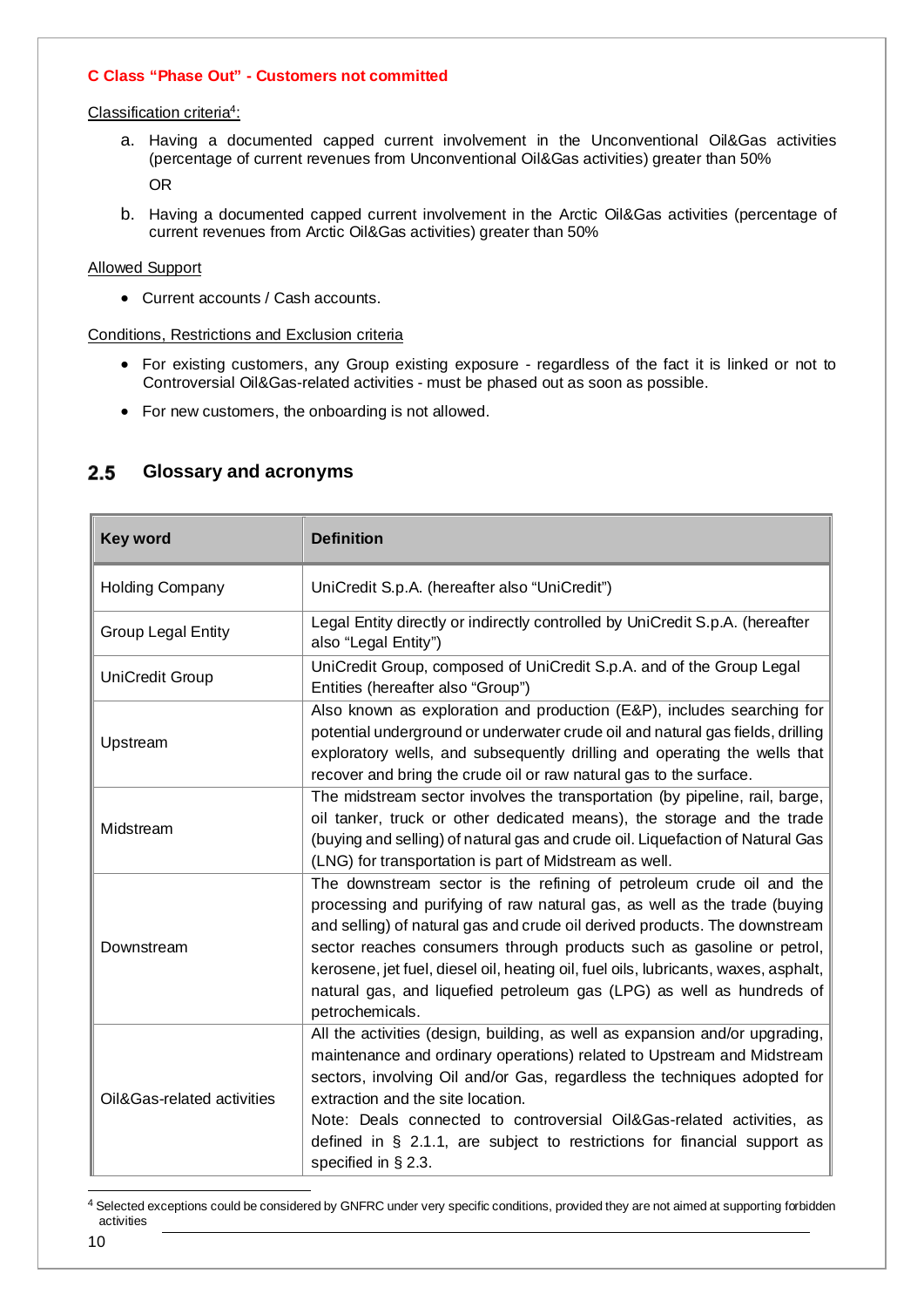|                                   | Among the Oil&Gas activities, for the purpose of the present regulation, the<br>following activities are considered potentially envisaging Reputational<br>Risks:                                                                                                                                                                         |  |  |  |  |
|-----------------------------------|-------------------------------------------------------------------------------------------------------------------------------------------------------------------------------------------------------------------------------------------------------------------------------------------------------------------------------------------|--|--|--|--|
| <b>Controversial Oil&amp;Gas-</b> | Unconventional Oil&Gas activities                                                                                                                                                                                                                                                                                                         |  |  |  |  |
| related activities                | Arctic Oil&Gas activities                                                                                                                                                                                                                                                                                                                 |  |  |  |  |
|                                   | New exploration of Oil activities                                                                                                                                                                                                                                                                                                         |  |  |  |  |
|                                   |                                                                                                                                                                                                                                                                                                                                           |  |  |  |  |
|                                   | Expansion of reserves of Oil activities                                                                                                                                                                                                                                                                                                   |  |  |  |  |
|                                   | The Unconventional Oil&Gas activities are defined as all the activities<br>(design, building, as well as expansion and/or upgrading, maintenance and<br>ordinary operations) related to Upstream and Midstream sectors, involving:                                                                                                        |  |  |  |  |
| Unconventional Oil&Gas            | • Tar sands;                                                                                                                                                                                                                                                                                                                              |  |  |  |  |
| activities                        | Ultra-Deep Water Oil&Gas extraction (more than 1500 meters /<br>$\bullet$<br>5000 feet);                                                                                                                                                                                                                                                  |  |  |  |  |
|                                   | Shale Oil&Gas (and fracking, only when in combination with shale<br>Oil&Gas).                                                                                                                                                                                                                                                             |  |  |  |  |
| Artic Region                      | The Arctic Region is defined as the region inside the Arctic Polar Circle<br>(66°33' North).                                                                                                                                                                                                                                              |  |  |  |  |
|                                   | The Arctic Region Oil&Gas activities are defined as the extraction of On-                                                                                                                                                                                                                                                                 |  |  |  |  |
|                                   | shore and Off-shore of Oil&Gas performed in the Arctic Region. In addition,                                                                                                                                                                                                                                                               |  |  |  |  |
| Artic Oil&Gas activities          | Liquefied Natural Gas (LNG) production is also considered an<br>Unconventional treatment if the gas treated is derived from "Arctic Region"                                                                                                                                                                                               |  |  |  |  |
|                                   | activities.                                                                                                                                                                                                                                                                                                                               |  |  |  |  |
| Key                               | Components/infrastructures/services specifically designed and essential for                                                                                                                                                                                                                                                               |  |  |  |  |
| components/infrastructures/       | Oil&Gas activities or for the related infrastructure, and not otherwise                                                                                                                                                                                                                                                                   |  |  |  |  |
| services                          | suitable                                                                                                                                                                                                                                                                                                                                  |  |  |  |  |
|                                   | Subjects that, for the purposes of the present policy, are considered<br>involved in the Oil&Gas business and for which a RepRisk Annual<br>Clearance is requested.                                                                                                                                                                       |  |  |  |  |
| Oil&Gas-related subjects          | Note: being an Oil&Gas-Related subject does not mean that financial                                                                                                                                                                                                                                                                       |  |  |  |  |
|                                   | support is not allowed. What is allowed or not allowed is ruled by the class,                                                                                                                                                                                                                                                             |  |  |  |  |
|                                   | defined in § 2.4, to which the customer is assigned during the Annual                                                                                                                                                                                                                                                                     |  |  |  |  |
|                                   | RepRisk Clearance process.                                                                                                                                                                                                                                                                                                                |  |  |  |  |
| Project financial support         | Any financial support whose utilization is clearly defined ex-ante.<br>It could be also intended as "dedicated purpose finance" or "transactions<br>financing".                                                                                                                                                                           |  |  |  |  |
| Evidence of RepRisk issue         | Evidence of public bad news/rumours or judicial proceedings, sanctions,<br>fines, bans or any other event that could be relevant from a Reputational<br>or ESG perspective, including potential breaches to the Group<br>Reputational Risk guidelines for customers, listed in the Global Policy<br>"Group Reputational Risk Management". |  |  |  |  |
| Subcompany                        | Company owned for more than 25% of its shares.                                                                                                                                                                                                                                                                                            |  |  |  |  |
| <b>Acronym</b>                    | <b>Definition</b>                                                                                                                                                                                                                                                                                                                         |  |  |  |  |
| <b>GORR</b>                       | Group Operational & Reputational Risks Department                                                                                                                                                                                                                                                                                         |  |  |  |  |
| Local (Group) RepRisk<br>Function | Local (Group) Function in charge of the Reputational Risk Management. If<br>not present, Local Function in charge of Non-Financial Risks                                                                                                                                                                                                  |  |  |  |  |